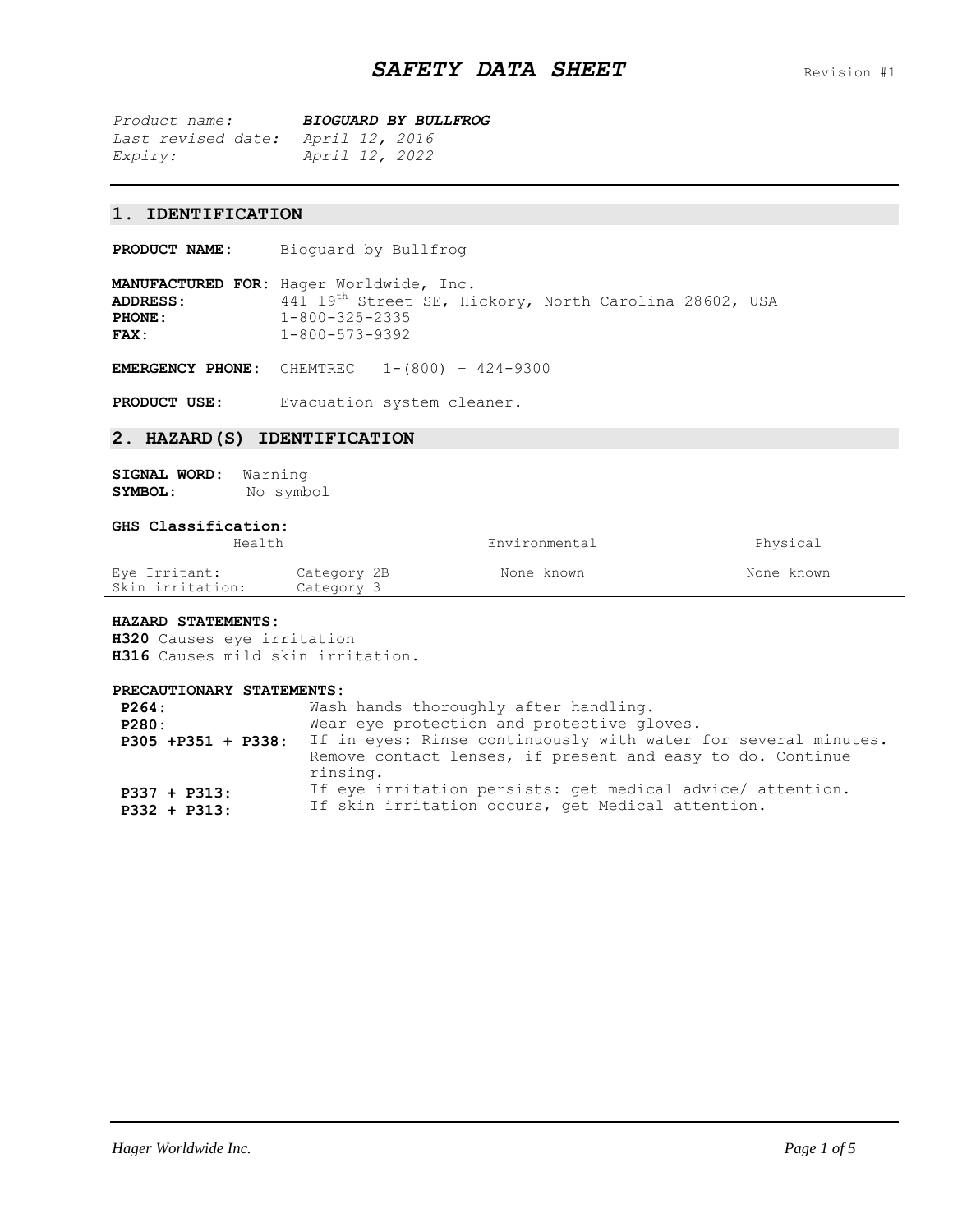| Product name:             | <b>BIOGUARD BY BULLFROG</b> |
|---------------------------|-----------------------------|
| <i>Last revised date:</i> | April 12, 2016              |
| <i>Expiry:</i>            | April 12, 2022              |

# **3. COMPOSITION/INFORMATION ON INGREDIENTS**

| Ingredient         | CAS No.        | $%$ wt   | Hazards                                  |
|--------------------|----------------|----------|------------------------------------------|
| Isopropyl alcohol  | $67 - 63 - 0$  | $5 - 10$ | Flammable liquid (C3)                    |
|                    |                |          | Skin irritation (C3)                     |
|                    |                |          | Eye irritation (C2A)                     |
|                    |                |          | Specific target organ toxicity - single  |
|                    |                |          | exposure (C3), central nervous system    |
| Sodium Lactate     | $867 - 56 - 1$ | $1 - 5$  | Acute Oral Toxicity (C4)                 |
| Fragrance          | *Proprietary*  | $< 1$ %  | Acute Oral Toxicity (C4)                 |
|                    |                |          | Acute Dermal Toxicity (C4)               |
|                    |                |          | Skin irritation (C2)                     |
|                    |                |          | Eye damage $(C1)$                        |
|                    |                |          | Respiratory Sensitization (C1)           |
|                    |                |          | Skin Sensitization (C1)                  |
|                    |                |          | Germ cell mutagenicity (C2)              |
|                    |                |          | Carcinogenicity (C2)                     |
|                    |                |          | Specific target organ toxicity, single   |
|                    |                |          | exposure (C2)                            |
|                    |                |          | Specific target organ toxicity, repeated |
|                    |                |          | exposure (C2)                            |
| Proprietary        | *Proprietary*  | $1 - 5$  | *Not GHS classified*                     |
| bacterial solution |                |          | -Slight eye irritation                   |
|                    |                |          | -Mild skin irritation                    |
|                    |                |          | -May cause respiratory tract irritation  |
|                    |                |          | -May cause allergic respiratory reaction |
|                    |                |          | -May cause gastrointestinal irritation,  |
|                    |                |          | nausea, vomiting, and diarrhea           |

## **4. FIRST AID MEASURES**

| EYES:       | Immediately flush eyes with running water for at least 15<br>minutes, holding the eyelids apart to ensure rinsing of the<br>entire surface of the eye and lids with water. If eye<br>irritation persists, seek medical attention.     |
|-------------|---------------------------------------------------------------------------------------------------------------------------------------------------------------------------------------------------------------------------------------|
| SKIN:       | Wash with large amount of running water and soap (if<br>available) for 15 minutes. Remove contaminated clothing and<br>shoes. Wash clothing and decontaminate shoes before reuse. Get<br>medical attention if skin irritation occurs. |
| INGESTION:  | If swallowed, it is recommended to give 3-4 glasses of water.<br>If vomiting occurs, give fluids again. Seek medical attention<br>if you feel unwell. Note: Do not give anything by mouth to a<br>convulsing or unconscious person.   |
| INHALATION: | Remove person to fresh air area. Seek medical attention in the<br>unlikely event that you have trouble breathing or if<br>irritation develops.                                                                                        |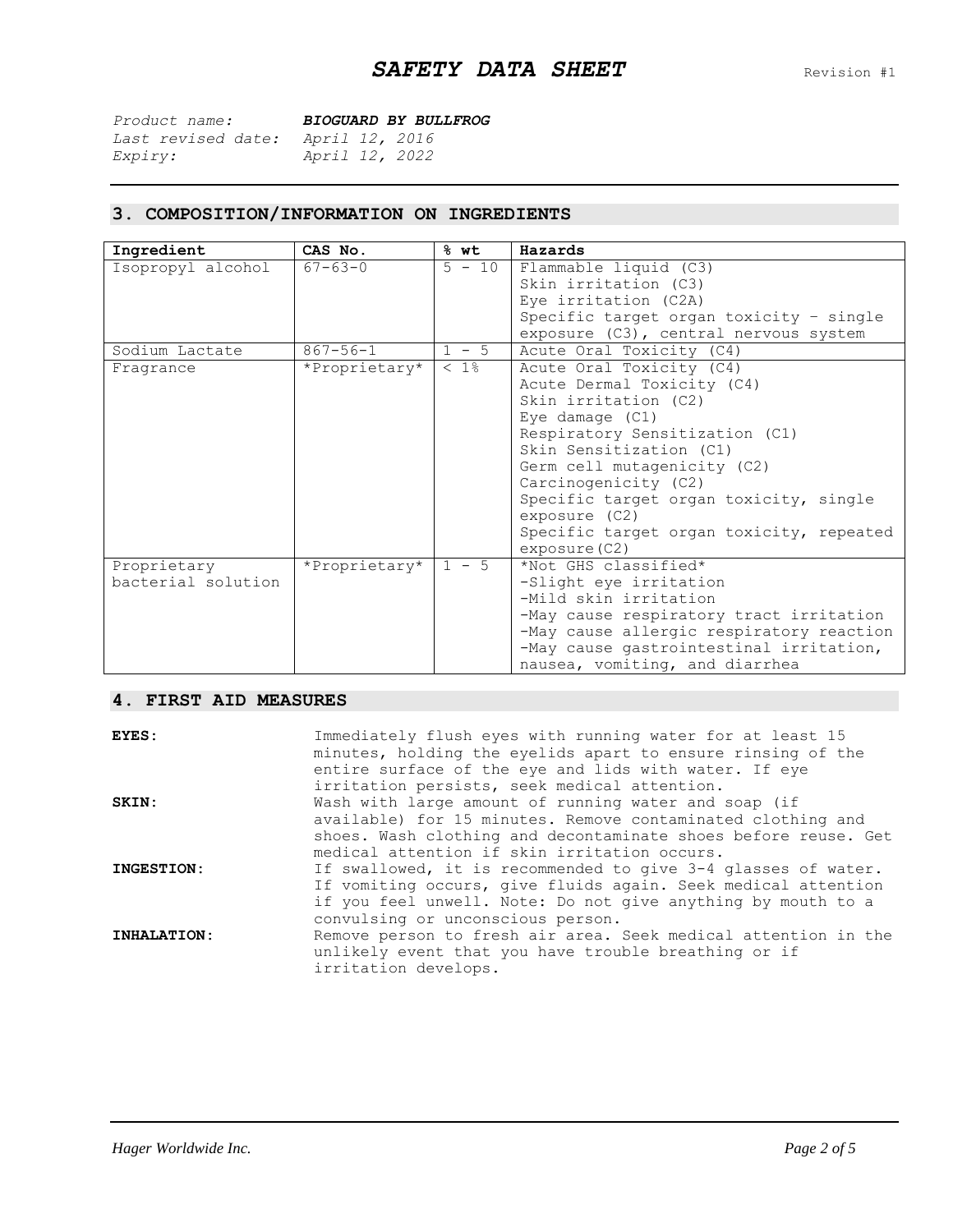| Product name:             | <b>BIOGUARD BY BULLFROG</b> |
|---------------------------|-----------------------------|
| <i>Last revised date:</i> | April 12, 2016              |
| Expiry:                   | April 12, 2022              |

## **5. FIREFIGHTING MEASURES**

| <b>FLAMMABILITY:</b>                  | No   |
|---------------------------------------|------|
| <b>COMBUSTIBLE:</b>                   | No   |
| CONDITIONS OF IGNITION:               | N/Av |
| MEANS OF EXTINCTION:                  | N/Av |
| <b>AUTOIGNITION TEMP:</b>             | N/Av |
| HAZARDOUS COMBUSTION PRODUCTS:        | N/Av |
| FLAMMABLE LIMITS: (% BY VOLUME): N/AV |      |
| SENSITIVITY TO IMPACT:                | N/Av |
| SENSITIVITY TO STATIC DISCHARGE: N/AV |      |

### **6. ACCIDENTAL RELEASE MEASURES**

Wear appropriate protective gear and respiratory protection where mist or vapors of unknown concentrations may be generated (self-contained breathing apparatus preferred).

Dike and contain spill with inert material (sand, earth, etc.) and transfer the liquid and solid separately to containers for recovery or disposal. Keep spill out of sewers and open bodies of water.

## **7. HANDLING AND STORAGE**

| Store at room temperatures. Keep containers closed until<br>HANDLING AND STORAGE:<br>used. Do not contaminate drinking water, food, or feed by<br>storage or disposal.        |                                                                                                                                                                                                                                                       |  |
|-------------------------------------------------------------------------------------------------------------------------------------------------------------------------------|-------------------------------------------------------------------------------------------------------------------------------------------------------------------------------------------------------------------------------------------------------|--|
| OTHER PRECAUTIONS:                                                                                                                                                            | Good personal hygiene practices are suggested.                                                                                                                                                                                                        |  |
|                                                                                                                                                                               | 8. EXPOSURE CONTROLS / PERSONAL PROTECTION                                                                                                                                                                                                            |  |
| ENGINEERING CONTROLS:                                                                                                                                                         | In processes where mists or vapors may be generated, proper<br>ventilation must be provided in accordance with good<br>ventilation practices.                                                                                                         |  |
| RESPIRATORY PROTECTION:                                                                                                                                                       | In processes where mists or vapors may be generated, a<br>NIOSH/MSHA jointly approved respirator is advised in the<br>absence of proper environmental controls.                                                                                       |  |
| Wear chemical splash goggles if there is a potential for<br>EYE PROTECTION:<br>eye contact. Use safety glasses with side shields if there<br>is no potential for eye contact. |                                                                                                                                                                                                                                                       |  |
| SKIN PROTECTION:                                                                                                                                                              | Wear rubber or neoprene protective gloves to prevent skin<br>contact.                                                                                                                                                                                 |  |
|                                                                                                                                                                               | OTHER PROTECTIVE CLOTHING OR EQUIPMENT: Eye wash; safety shower. User to determine<br>if other protective equipment, such as<br>protective clothing (long sleeves, coveralls<br>or other, as appropriate) to prevent skin<br>contact, is appropriate. |  |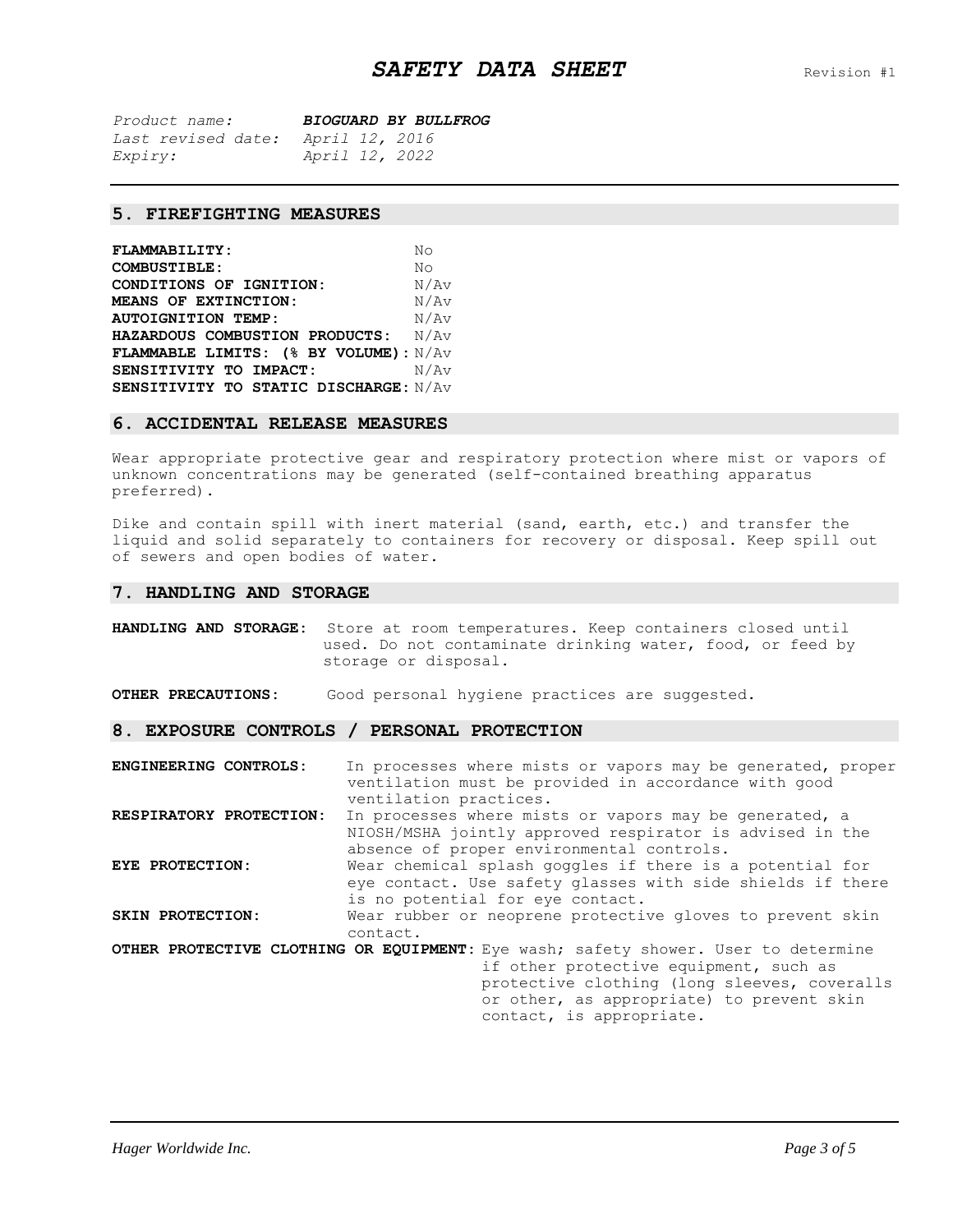| Product name:             | <b>BIOGUARD BY BULLFROG</b> |
|---------------------------|-----------------------------|
| <i>Last revised date:</i> | April 12, 2016              |
| <i>Expiry:</i>            | April 12, 2022              |

### **9. PHYSICAL AND CHEMICAL PROPERTIES**

| <b>APPEARANCE:</b> |  |
|--------------------|--|
|--------------------|--|

SOLUBILITY:

Opaque pale blue liquid; may contain white to beige particulate matter **ODOUR:** Lemon **PHYSICAL STATE:** Liquid **pH:** 6.0-8.0 **BOILING POINT:** Approximately 100°C FREEZING POINT: Approximately 0°C **EVAPORATION RATE:**  $N/AV$ **SPECIFIC GRAVITY @ 25 ± 1°C:** Approximately 1 **VISCOSITY:** N/Av **VAPOUR PRESSURE (mmHg):** N/Av<br>**SOLUBILITY:** N/Av

## **10. STABILITY AND REACTIVITY**

| STABILITY:                            | Stable                                                                  |
|---------------------------------------|-------------------------------------------------------------------------|
| CONDITIONS TO AVOID (STABILITY):      | Avoid heating the product over 30 °C.                                   |
| INCOMPATABILITY (MATERIALS TO AVOID): | Strong acids or alkali compounds may<br>inactivate biological cultures. |
| HAZARDOUS DECOMPOSITION PRODUCTS:     | Carbon oxide (small amounts)                                            |

#### **11. TOXICOLOGICAL INFORMATION**

| ISOPROPYL ALCOHOL     | Oral rat LD50 5,045 mg/kg<br>Dermal rabbit LD50 12,800 mg/kg |
|-----------------------|--------------------------------------------------------------|
| <b>SODIUM LACTATE</b> | Oral rat LD50 2,000 mg/kg                                    |
| <b>FRAGRANCE</b>      | Oral rat LD50 70 mg/kg<br>Dermal rabbit LD50 $>$ 5 q/kg      |

**PROPRIETARY ENZYME SOLUTION** Not available

## **12. ECOLOGICAL INFORMATION**

N/Av

#### **13. DISPOSAL CONSIDERATIONS**

- **WASTE DISPOSAL METHOD:** Disposal of this product or its residues must be in accordance with local, provincial and federal requirements. Safe to dispose through the sewage system.
- **CONTAINER DISPOSAL:** Triple rinse (or equivalent). Then offer for recycling or reconditioning, or puncture and dispose of in a sanitary landfill, or incineration, or, if allowed by state and local authorities, by burning. If burned, stay out of smoke.